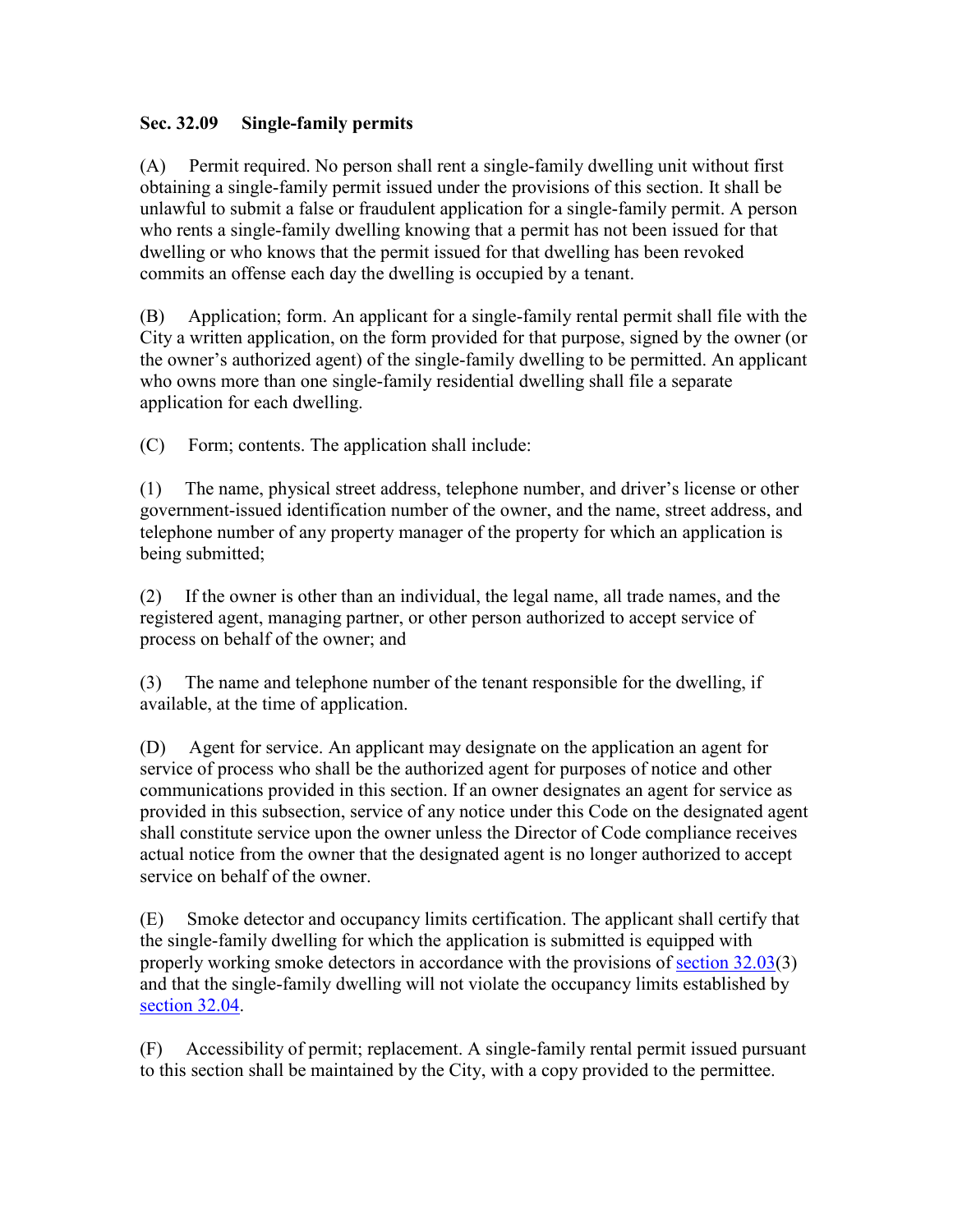(G) Permit nonassignable; surrender. A permit issued under this section is not assignable or transferable. A permit is valid only for the premises for which it is issued. It shall be unlawful for any person to counterfeit, forge, change, deface, or alter a permit. A permit may be canceled upon written request of the owner(s) and surrender of the permit itself to the Director of Code compliance. The surrender of a permit shall be effective immediately upon its filing in the office of the director.

(H) Inspection. The premises for which the application is submitted or for which a permit has been previously issued shall be inspected for compliance with the provisions of the minimum housing standards contained in this Code as follows:

(1) Change in tenancy. A single-family rental dwelling shall be fully inspected each time there is a change in tenancy in the dwelling. The applicant or permittee (if a permit has previously been issued for the dwelling) may request that the inspection be conducted by the City. Alternatively, the applicant or permittee may submit with the application a certification of compliance. The certification of compliance shall be signed by a person who holds a current and valid license to perform real estate inspections issued by the state real estate commission under the provisions of chapter 1102 of the Texas Occupations Code. The person signing the certification of compliance shall certify that the premises for which the application is being made complies with the minimum housing standards contained in this Code. The certification of compliance must be dated no more than 30 days before the date of the application. Nothing contained in this section shall be construed to prohibit an inspection at the request of a tenant.

(2) Reinspection as necessary to determine compliance. A reinspection will not be necessary if the owner (or property manager) submits sufficient proof to the City from which the City is able to determine that all noted violations have been appropriately repaired. Sufficient proof shall include an affidavit stating that the repairs have been completed, a copy of the receipt for materials used in the repair or a receipt for the work done to make the repair, and photographs of the repair(s). No permit shall be issued, and no release of utilities shall be given if, as a result of an inspection, it is determined that the premises does not comply with the minimum housing standards contained in this Code.

(3) Release of utilities. A release of utilities may be provided upon application for utilities pending a change in tenancy inspection under subsection (H)(1). A release for utility services shall not be issued unless:

(a) The inspection reveals that the premises contains no life safety violations or critical violations; or

(b) The City has been requested to inspect the premises and failed to inspect the premises within two complete business days of the City's receipt of the request for inspection without good cause and through no fault of the applicant.

(I) Permit term and fee.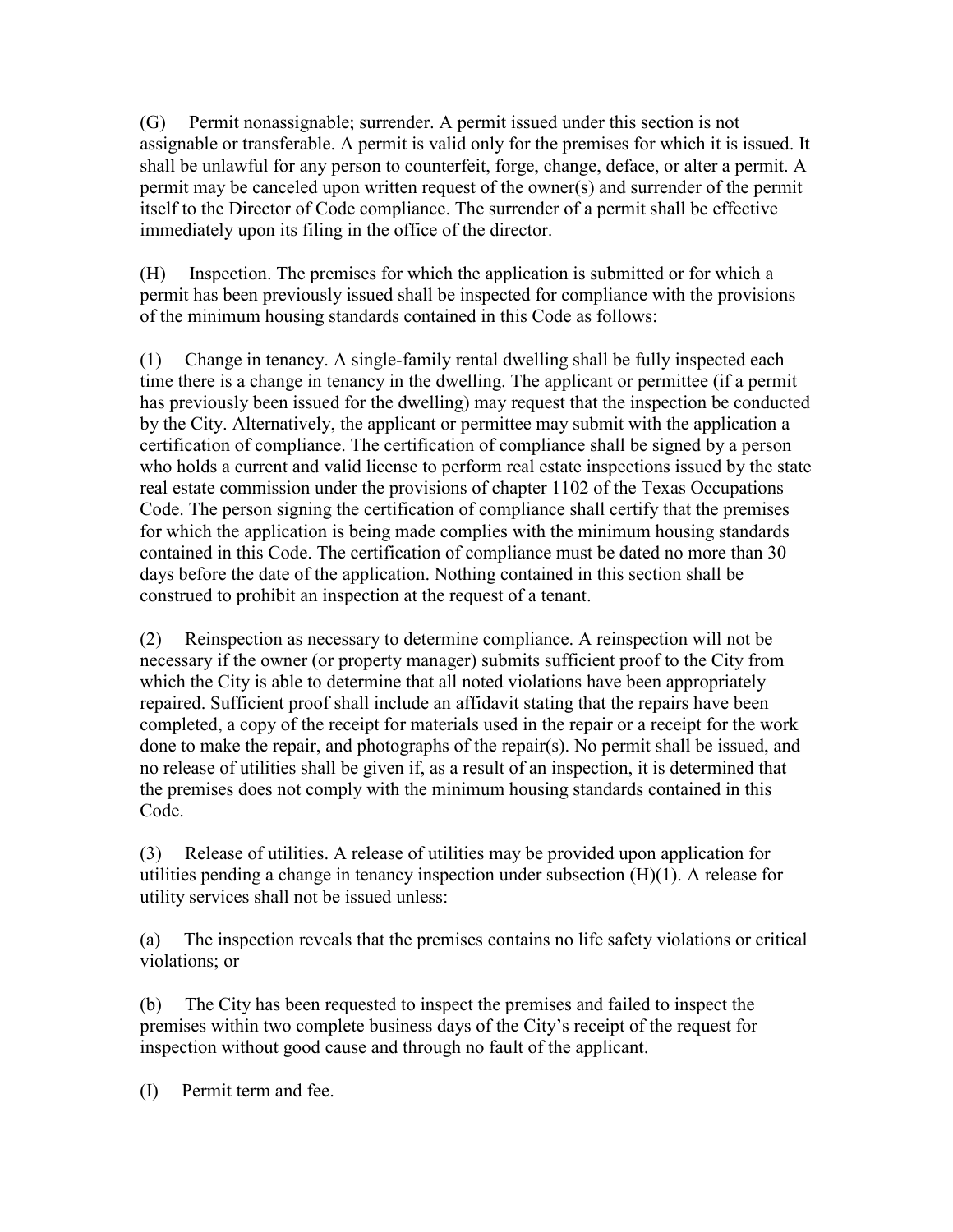(1) Each single-family rental permit issued under this section shall be valid for one year from its date of issuance, unless suspended or revoked.

(2) Applications for permit shall include an annual permit fee of sixty-five dollars  $($ \$65.00).

(J) Temporary tenancies. It shall be an affirmative defense to prosecution under subsection (A) that the single-family residential dwelling was rented or leased for a period of less than sixty (60) days to a person who was the immediate past owner of the dwelling or who shall be the immediate next owner of the dwelling.

(K) Suspension of permit. A single-family rental permit may be temporarily suspended by the City:

(1) If a life safety violation exists on the premises of the permitted single-family dwelling;

(2) If, after notice and a period of correction as provided by section 32.02(F), a critical violation remains on the premises of the permitted single-family [dwelling]; or

(3) If, after a change in tenancy, the City has not received a request for inspection or a certification of compliance within 60 days of application for utilities.

(L) Reinstatement of suspended permit. A person whose permit has been suspended may, at any time, make written application for a reinspection for the purpose of reinstating the permit. Within ten (10) days following receipt of a request, which shall include a statement signed by the applicant that in the applicant's opinion, all of the violations that caused suspension of the permit have been corrected, the City shall make a reinspection. Upon reinspection, if all life safety, critical, and noncritical violations have been corrected, the permit shall be reinstated.

(M) Revocation of permit. For serious or repeated violations of any of the requirements of this article, or for interference with the City or any of its agents in the performance of their duties, the single-family rental permit may be permanently revoked after the City has provided an opportunity for a hearing. Prior to such action, the City shall notify the holder of the permit in writing, stating the reasons for which the permit is subject to revocation and advising that the permit shall be permanently revoked at the end of ten (10) days from the service of such notice unless a request for a hearing is filed with the City, by the permit holder, within such ten-day period. A permit shall be suspended for cause pending its revocation or a hearing relative thereto.

(N) Hearings. The hearings provided for in this section shall be conducted, at the option of the owner (or property manager), by either the Housing Standards Board or a hearing officer appointed under the provisions of section 24.25 of this Code, at a time and place designated by the board or the hearing officer, as the case may be. Based on the record of such hearing, the board or the hearing officer shall make a finding and shall